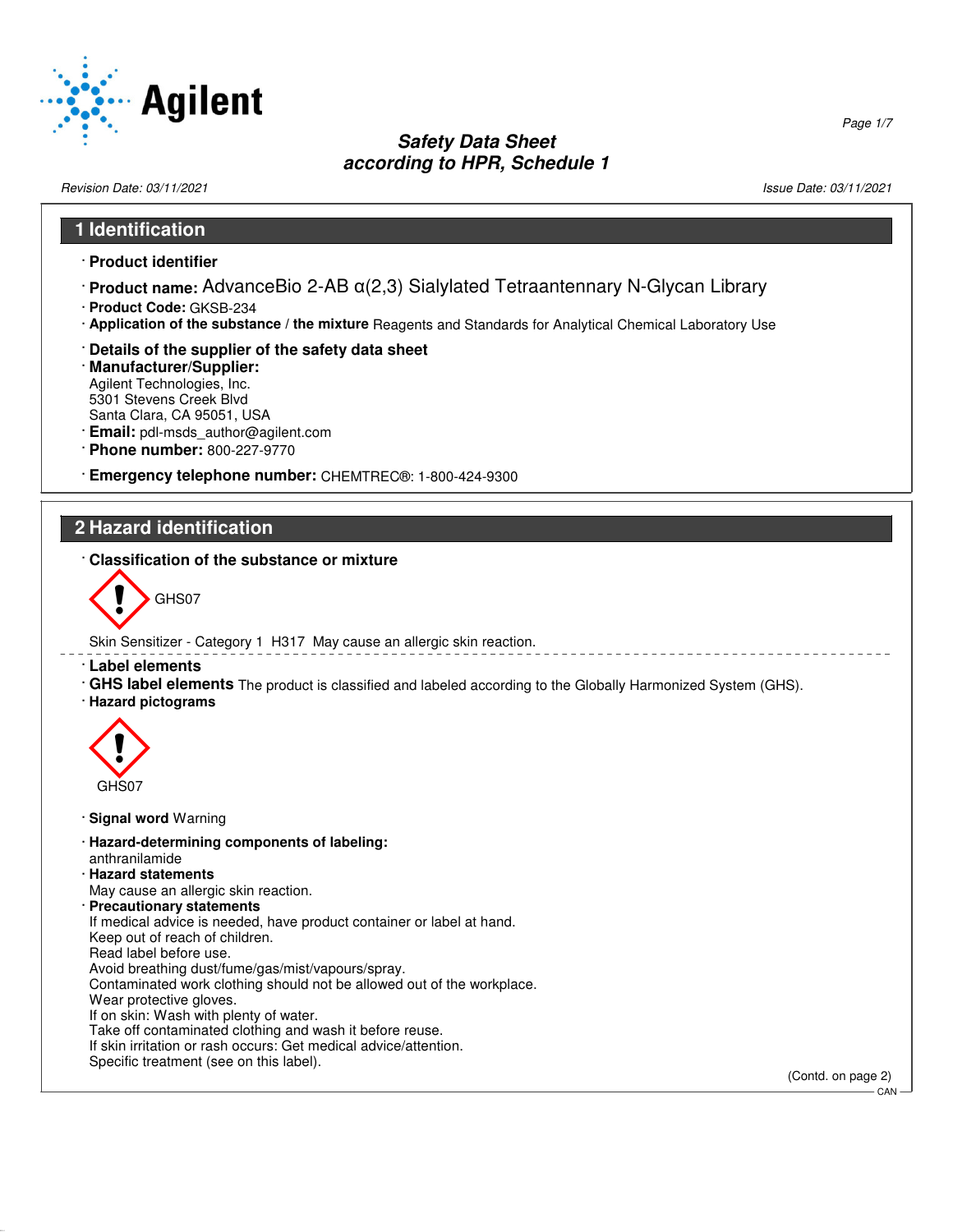Revision Date: 03/11/2021 Issue Date: 03/11/2021

(Contd. of page 1)

### **Product name:** AdvanceBio 2-AB α(2,3) Sialylated Tetraantennary N-Glycan Library

Dispose of contents/container in accordance with local/regional/national/international regulations.

#### **3 Composition/Information on ingredients**

#### · **Chemical characterization: Mixtures**

· **Description:** Mixture of the substances listed below with nonhazardous additions.

#### · **Dangerous components:**

88-68-6 anthranilamide 1-9.9% w/w  $\frac{1}{3}$ 

\* Actual concentration ranges are withheld as a trade secret.

#### **4 First-aid measures**

· **Description of first aid measures**

#### · **General information:**

Symptoms of poisoning may even occur after several hours; therefore medical observation for at least 48 hours after the accident.

· **After inhalation:**

Supply fresh air and to be sure call for a doctor.

- In case of unconsciousness place patient stably in side position for transportation.
- · **After skin contact:** Immediately wash with water and soap and rinse thoroughly.
- · **After eye contact:** Rinse opened eye for several minutes under running water.
- · **After swallowing:** If symptoms persist consult doctor.
- · **Information for doctor:**
- · **Most important symptoms and effects, both acute and delayed** Cyanosis
- · **Indication of any immediate medical attention and special treatment needed** No further relevant information available.

#### **5 Fire-fighting measures**

- · **Extinguishing media**
- · **Suitable extinguishing agents:** Use fire fighting measures that suit the environment.
- · **Special hazards arising from the substance or mixture** No further relevant information available.
- · **Advice for firefighters**
- · **Protective equipment:** No special measures required.

## **6 Accidental release measures**

· **Personal precautions, protective equipment and emergency procedures**

Wear protective gloves / eye protection / face protection.

- · **Environmental precautions:** Do not allow to enter sewers/ surface or ground water.
- · **Methods and material for containment and cleaning up:** Pick up mechanically.
- · **Reference to other sections**

52.0.1.1

See Section 7 for information on safe handling.

See Section 8 for information on personal protection equipment.

See Section 13 for disposal information.

 CAN (Contd. on page 3)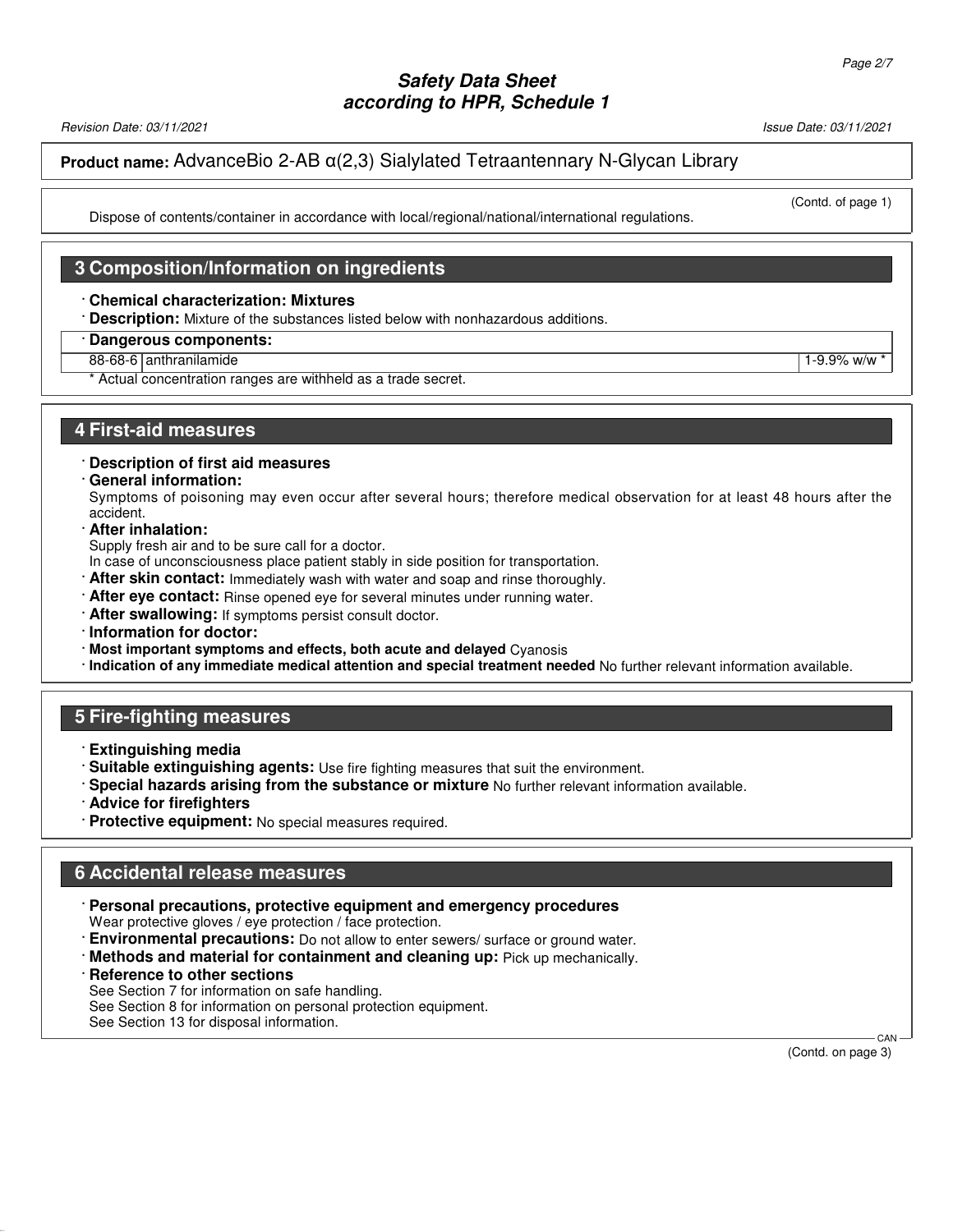Revision Date: 03/11/2021 Issue Date: 03/11/2021

### **Product name:** AdvanceBio 2-AB α(2,3) Sialylated Tetraantennary N-Glycan Library

(Contd. of page 2)

#### **7 Handling and storage**

- · **Handling:**
- · **Precautions for safe handling** No special precautions are necessary if used correctly.
- · **Information about protection against explosions and fires:** No special measures required.
- · **Conditions for safe storage, including any incompatibilities**
- · **Storage:**
- · **Requirements to be met by storerooms and receptacles:** No special requirements.
- · **Information about storage in one common storage facility:** Not required.
- · **Further information about storage conditions:** None.
- · **Specific end use(s)** No further relevant information available.

## **8 Exposure controls/ Personal protection**

- · **Additional information about design of technical systems:** No further data; see item 7.
- · **Control parameters**
- · **Components with limit values that require monitoring at the workplace:**
- The product does not contain any relevant quantities of materials with critical values that have to be monitored at the workplace.
- · **Additional information:** The lists that were valid during the creation were used as basis.
- · **Exposure controls**
- · **Personal protective equipment:**
- · **General protective and hygienic measures:** Immediately remove all soiled and contaminated clothing. Wash hands before breaks and at the end of work.
- · **Breathing equipment:** Not required.
- · **Protection of hands:**



Protective gloves

The glove material has to be impermeable and resistant to the product/ the substance/ the preparation. Selection of the glove material on consideration of the penetration times, rates of diffusion and the degradation

- · **Material of gloves** Wear suitable gloves.
- · **Penetration time of glove material**

The exact break through time has to be found out by the manufacturer of the protective gloves and has to be observed. · **Eye protection:** Wear eye protection / face protection.

### **9 Physical and chemical properties**

- · **Information on basic physical and chemical properties**
- · **General Information**
- · **Appearance:**

52.0.1.1

| Form:           | Powder          |  |
|-----------------|-----------------|--|
| Color:          | Whitish         |  |
| · Odor:         | Odorless        |  |
| Odor threshold: | Not determined. |  |

(Contd. on page 4)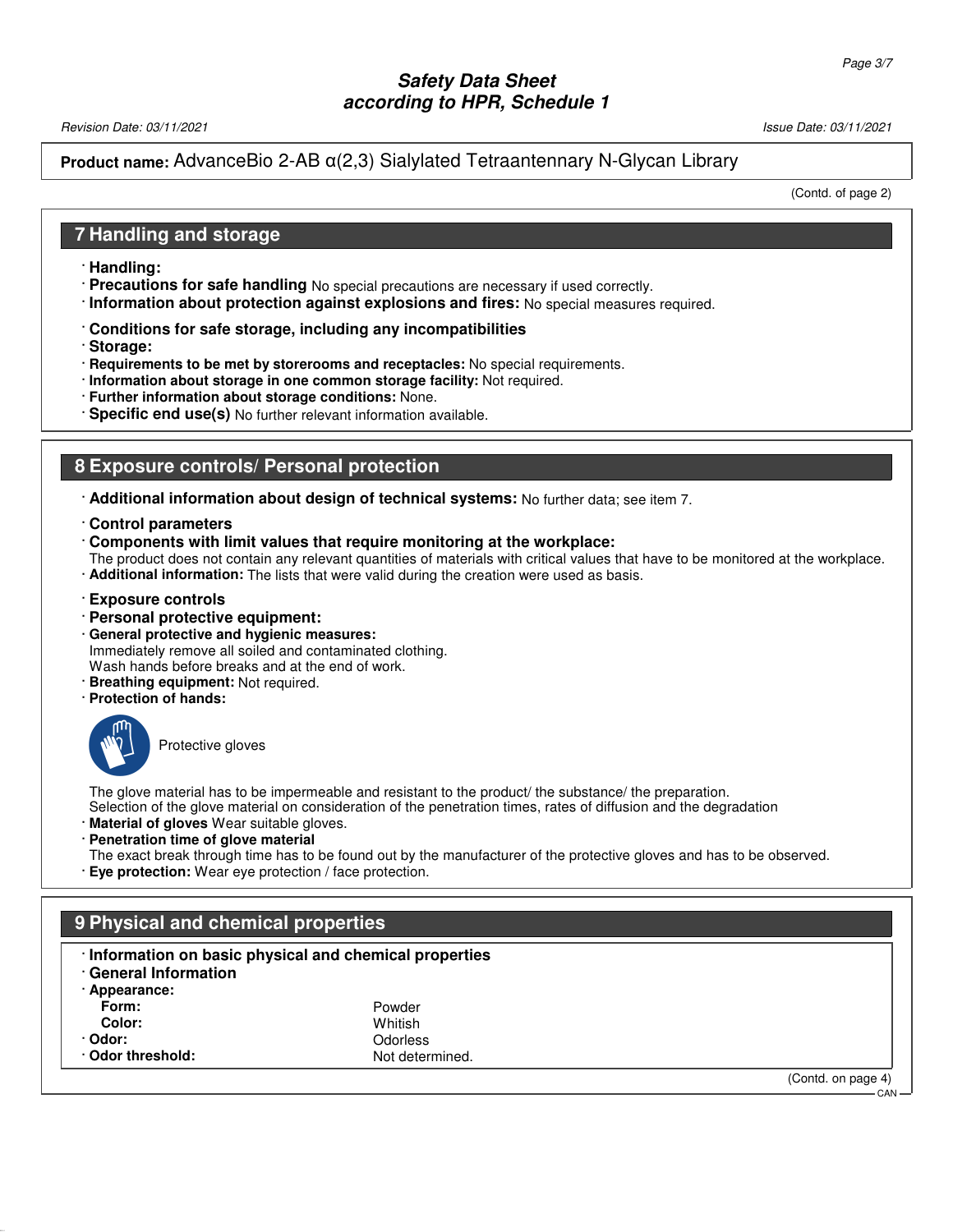Revision Date: 03/11/2021 2012 12:00 12:00 12:00 12:00 12:00 12:00 12:00 13:00 13:00 13:00 13:00 13:00 13:00 1

## **Product name:** AdvanceBio 2-AB α(2,3) Sialylated Tetraantennary N-Glycan Library

|                                                                                                          |                                                                          | (Contd. of page 3) |
|----------------------------------------------------------------------------------------------------------|--------------------------------------------------------------------------|--------------------|
| · pH-value:                                                                                              | Not applicable.                                                          |                    |
| <b>Change in condition</b><br><b>Melting point/Melting range:</b><br><b>Boiling point/Boiling range:</b> | Undetermined.<br>300 °C                                                  |                    |
| · Flash point:                                                                                           | Not applicable.                                                          |                    |
| Flammability (solid, gaseous):                                                                           | Not determined.                                                          |                    |
| · Decomposition temperature:                                                                             | Not determined.                                                          |                    |
| · Auto igniting:                                                                                         | Product is not selfigniting.                                             |                    |
| Danger of explosion:                                                                                     | Product does not present an explosion hazard.                            |                    |
| <b>Explosion limits:</b><br>Lower:<br>Upper:                                                             | Not determined.<br>Not determined.                                       |                    |
| Vapor pressure:                                                                                          | Not applicable.                                                          |                    |
| Density:<br>· Relative density<br>· Vapor density<br>· Evaporation rate                                  | Not determined.<br>Not determined.<br>Not applicable.<br>Not applicable. |                    |
| Solubility in / Miscibility with<br>Water:                                                               | Soluble.                                                                 |                    |
| · Partition coefficient (n-octanol/water): Not determined.                                               |                                                                          |                    |
| Viscosity:<br>Dynamic:<br>Kinematic:                                                                     | Not applicable.<br>Not applicable.                                       |                    |
| · Solvent content:                                                                                       |                                                                          |                    |
| Solids content:                                                                                          | 100.0%                                                                   |                    |
| <b>Other information</b>                                                                                 | No further relevant information available.                               |                    |

### **10 Stability and reactivity**

· **Reactivity** No further relevant information available.

· **Chemical stability**

52.0.1.1

· **Thermal decomposition / conditions to be avoided:** No decomposition if used according to specifications.

· **Possibility of hazardous reactions** No dangerous reactions known.

· **Conditions to avoid** No further relevant information available.

· **Incompatible materials:** No further relevant information available.

· **Hazardous decomposition products:** No dangerous decomposition products known.

(Contd. on page 5)

CAN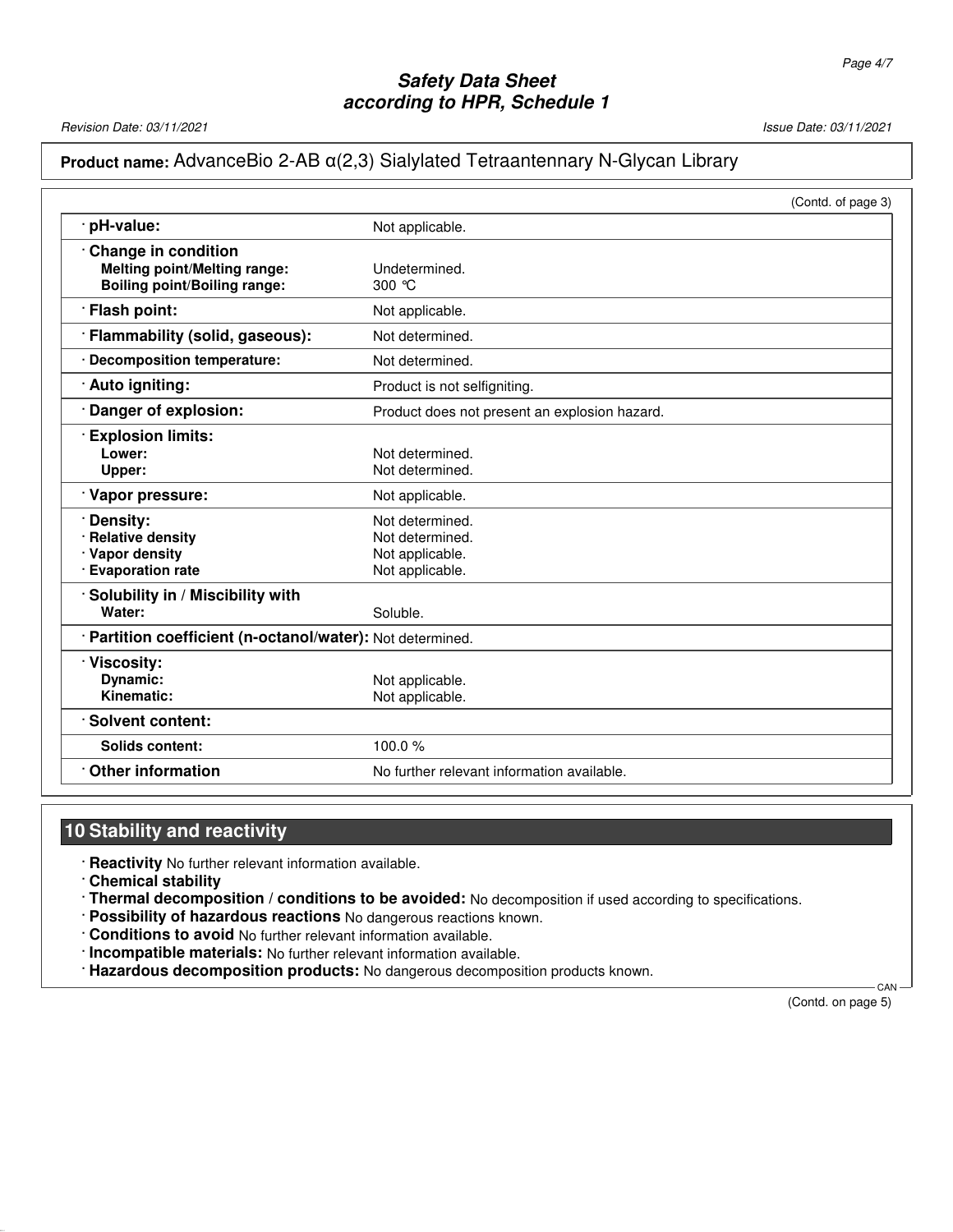Revision Date: 03/11/2021 Issue Date: 03/11/2021

### **Product name:** AdvanceBio 2-AB α(2,3) Sialylated Tetraantennary N-Glycan Library

(Contd. of page 4)

### **11 Toxicological information**

- · **Information on toxicological effects**
- · **Acute toxicity:**
- · **Primary irritant effect:**
- · **on the skin:** May be harmful in contact with skin.
- · **on the eye:** No irritating effect.
- · **Sensitization:** Sensitization possible through skin contact.
- · **Additional toxicological information:** The product shows the following dangers according to internally approved calculation methods for preparations: Irritant
- · **Carcinogenic categories**
- · **IARC (International Agency for Research on Cancer)**

None of the ingredients is listed.

#### · **NTP (National Toxicology Program)**

None of the ingredients is listed.

### **12 Ecological information**

- · **Toxicity**
- · **Aquatic toxicity:** No further relevant information available.
- · **Persistence and degradability** No further relevant information available.
- · **Behavior in environmental systems:**
- · **Bioaccumulative potential** No further relevant information available.
- · **Mobility in soil** No further relevant information available.
- · **Additional ecological information:**
- · **General notes:**

Water hazard class 1 (Self-assessment): slightly hazardous for water

Do not allow undiluted product or large quantities of it to reach ground water, water course or sewage system.

- · **Results of PBT and vPvB assessment**
- · **PBT:** Not applicable.
- · **vPvB:** Not applicable.
- · **Other adverse effects** No further relevant information available.

### **13 Disposal considerations**

- · **Waste treatment methods**
- · **Recommendation:** Must not be disposed of together with household garbage. Do not allow product to reach sewage system.
- · **Uncleaned packagings:**

52.0.1.1

- · **Recommendation:** Disposal must be made according to official regulations.
- · **Recommended cleansing agent:** Water, if necessary with cleansing agents.

(Contd. on page 6)

**CAN**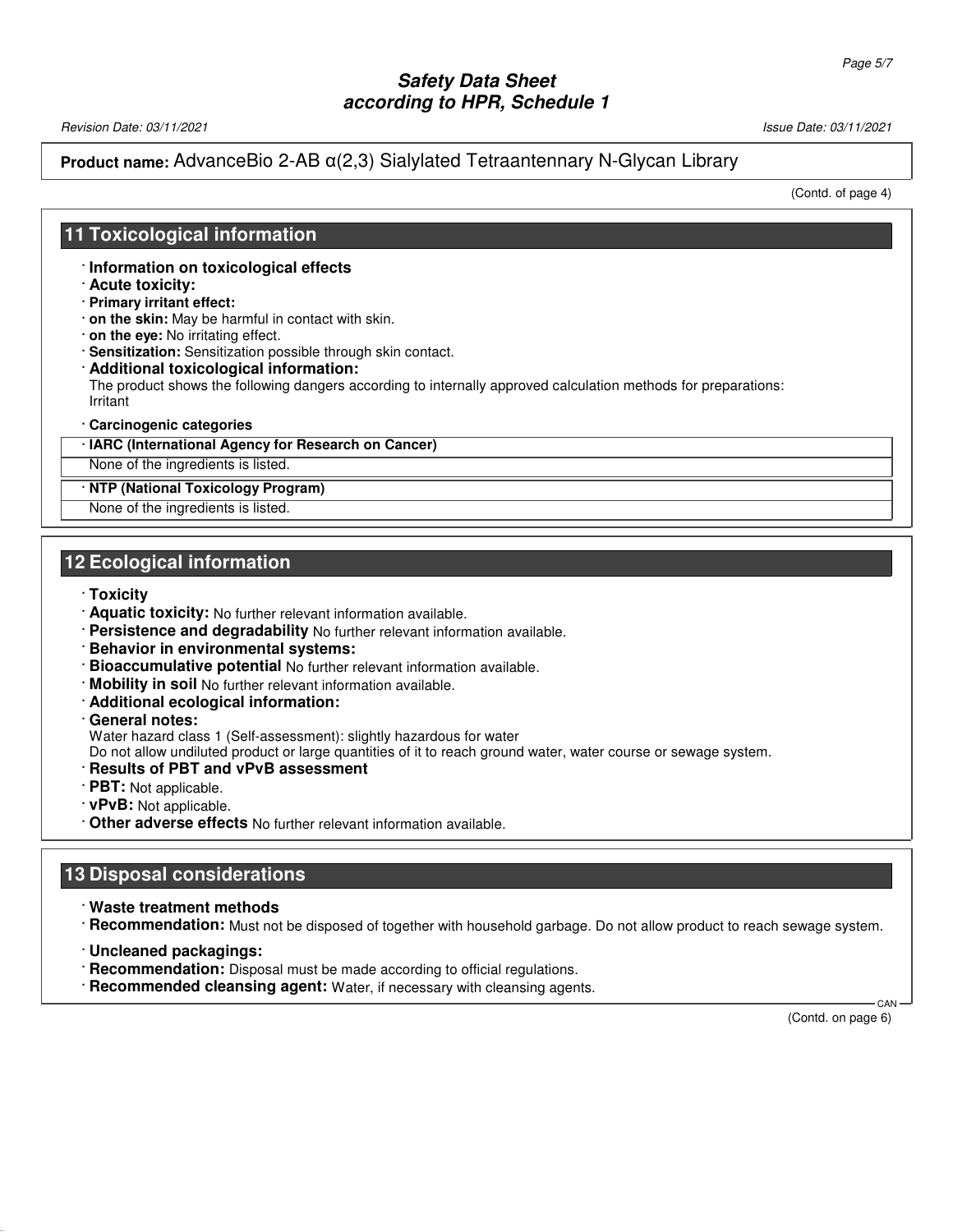Revision Date: 03/11/2021 Issue Date: 03/11/2021

### **Product name:** AdvanceBio 2-AB α(2,3) Sialylated Tetraantennary N-Glycan Library

(Contd. of page 5)

| <b>14 Transport information</b>                                                   |                 |
|-----------------------------------------------------------------------------------|-----------------|
| Not Regulated, De minimis Quantities                                              |                 |
| · UN-Number<br>· DOT/TDG, ADR, IMDG, IATA                                         | not regulated   |
| · UN proper shipping name<br>· DOT/TDG, ADR, IMDG, IATA                           | not regulated   |
| · Transport hazard class(es)                                                      |                 |
| · DOT, ADR, ADN, IMDG, IATA<br>· Class                                            | not regulated   |
| · Packing group<br>· DOT/TDG, ADR, IMDG, IATA                                     | not regulated   |
| <b>Environmental hazards:</b>                                                     | Not applicable. |
| · Special precautions for user                                                    | Not applicable. |
| Transport in bulk according to Annex II of<br><b>MARPOL73/78 and the IBC Code</b> | Not applicable. |
| · UN "Model Regulation":                                                          | not regulated   |

## **15 Regulatory information**

· **Safety, health and environmental regulations/legislation specific for the substance or mixture** No further relevant information available.

· **Sara**

52.0.1.1

· **Section 355 (extremely hazardous substances):**

None of the ingredients is listed.

· **Section 313 (Specific toxic chemical listings):**

None of the ingredients is listed.

· **TSCA (Toxic Substances Control Act):**

88-68-6 anthranilamide ACTIVE · **Canadian substance listings:**

· **Canadian Domestic Substances List (DSL)** None of the ingredients is listed.

· **Canadian Ingredient Disclosure list (limit 0.1%)**

None of the ingredients is listed.

· **Canadian Ingredient Disclosure list (limit 1%)**

None of the ingredients is listed.

· **GHS label elements** The product is classified and labeled according to the Globally Harmonized System (GHS).

(Contd. on page 7) CAN